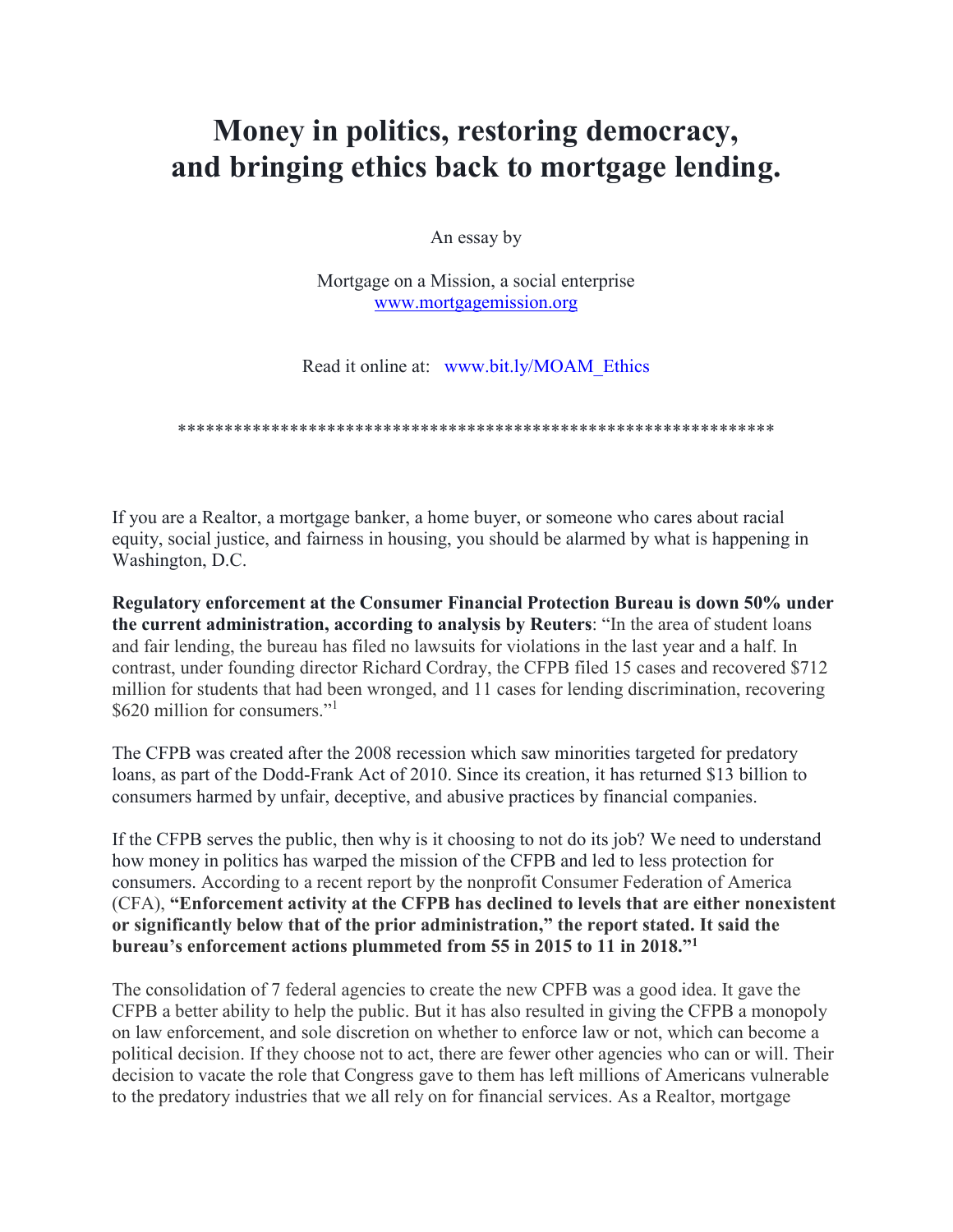lender, home buyer, or advocate, we should all be concerned.

#### **I. Money in politics**

In order to understand what is happening in real estate and mortgage lending in 2019, we must understand the obvious: elections have consequences, and money in politics is a very real and serious threat to our democracy.

We hear a lot of talk about the corrupting influence of money in politics these days. People around America are waking up and realizing that **the true political conflict is not between Republicans and Democrats, but between those who believe in democracy (progressives) and those who support money in politics (the "establishment").** There are pro-democracy supporters in the Republican and Democratic parties, and there are pro-big money supporters in both parties as well. It is a problem that should trouble all Americans, regardless of party affiliation (or lack of one). Public opinion and our priorities as Americans for how our government spends our federal, state, and local tax dollars are in drastic opposition and conflict with how Congress, state legislatures, and even local governments vote on our behalf.

The problem starts here: it takes a lot of money to win elections. If you run for office, you must appeal not only to voters (who ultimately decide who wins) but also donors, who will help you bring your message of policy change to constituents.

Although Supreme Court Justice Louis Brandeis most likely did not say these words, I think that this is an excellent way of understanding the choice before us: **"We can have a democratic society or we can have the concentration of great wealth in the hands of a few. We cannot have both."**<sup>2</sup> Justice Brandeis was appointed by Woodrow Wilson to the Court in 1916, over 100 years ago, and something that he actually did say is of equal importance: **"The most important political office is that of the private citizen"3**

In 2010, the Supreme Court ruled in the infamous case known as "Citizens United vs. Federal Election Commission." This is the court case that allowed unlimited sums of money to enter into political campaigns, which gave those who had the money to give more power than those who did not. The Supreme Court has not always felt this way towards unlimited spending in elections.

Here's what the Atlantic had to say about this: "Back in the early 2000s, before the Court opened the door to corporate money in candidate elections in the 2010 *[Citizens United v. FEC](https://www.law.cornell.edu/supct/html/08-205.ZS.html)* case, it upheld almost every campaign-finance law it considered. Although plaintiffs in these cases argued that the laws infringed on their First Amendment rights, the Court, in a series of 5–4 votes, deferred to legislative expertise. **It also expressed a belief that large contributors buy ingratiation and access, which it viewed as a form of corruption. Just as important, large contributions could create the appearance of such corruption, undermining voter confidence."4**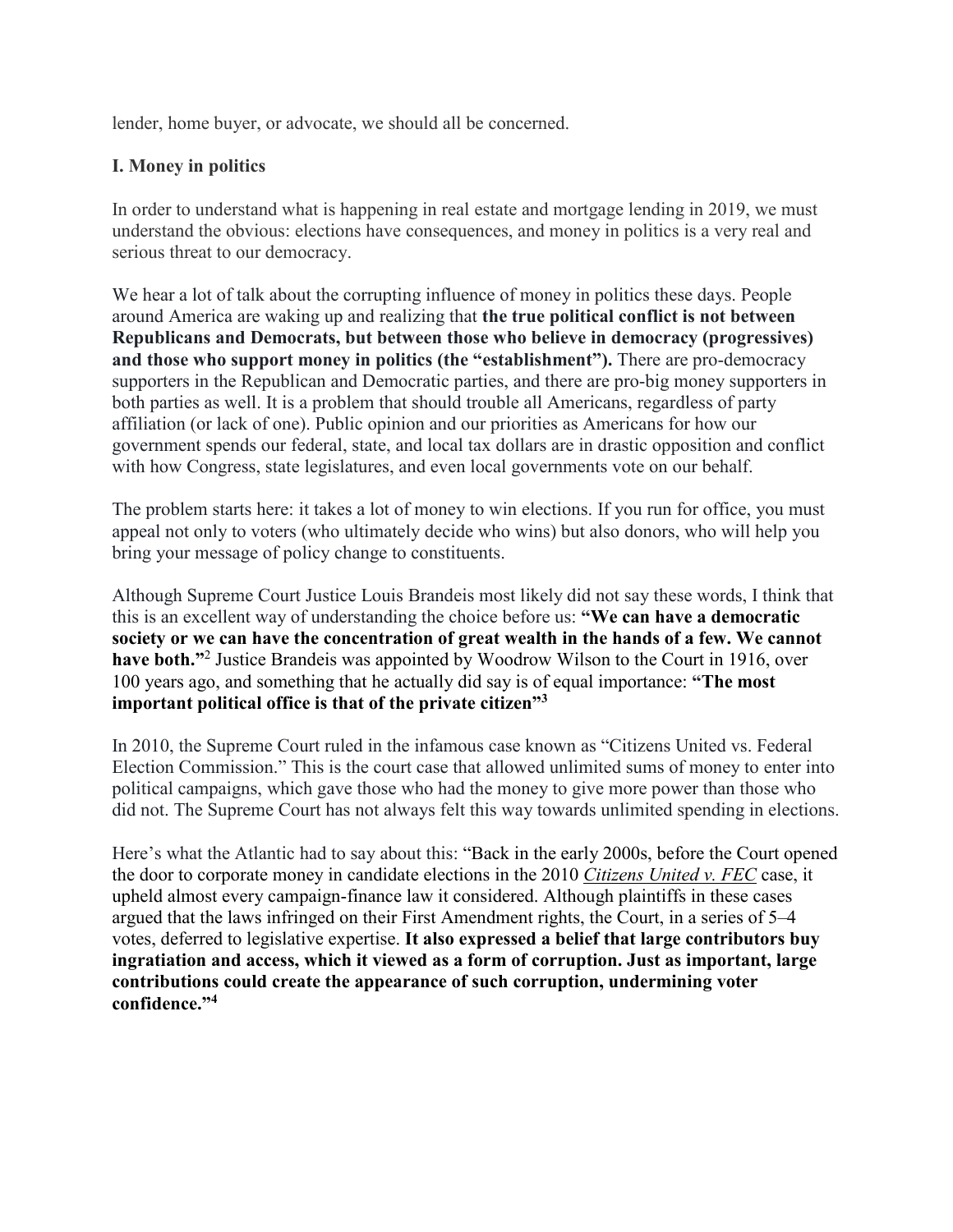#### **II. Politicians pick voters.**

Money in politics is just the first part of a two-part problem. As politicians appeal to the interests of big money, big money seeks to reduce the influence of individual voters on politicians. This is necessary because big money politicians are going to vote for things that people do not want. To avoid them getting un-elected, new voting maps are needed to protect politicians from voters.

This takes the form of gerrymandering, where politicians draw the election maps (a process that happens every 10 years after the US Census, due to new babies being born, migration between states and districts, etc.) Some have called gerrymandering "politicians picking their voters," and this describes the problem well. To make matters worse, similar to the 2010 Citizens United decision, as of June 2019, the Supreme Court has decided not to oversee the redistricting process of states election maps, to ensure that gerrymandering does not disenfranchise voters. With money in politics, and politics drawing the maps, the voices of ordinary Americans is being severely muffled. It's important to note that both parties have engaged in gerrymandering, not just one or the other.

This recent decision by the Supreme Court is a radical departure from how the Court has viewed the issue historically. An opinion piece in the LA Times describes it this way: "In 1986, the Supreme Court said that partisan gerrymandering could be challenged as unconstitutional under the 14th Amendment if it involved "intentional discrimination against an identifiable political group and an actual discriminatory effect on that group." More recently, Justice Anthony Kennedy before he retired suggested that extreme gerrymanders might also violate the 1st Amendment because they penalize some voters for their political views and associations….Several states have moved on their own to combat gerrymandering, such as by entrusting congressional redistricting to an independent, nonpartisan citizens commission as California has done."5

Even the perception that voting is not fair can lead to discouraging potential voters. As the American Psychological Association has written, gerrymandering may discourage minorities from even casting a ballot: "According to a 2016 Pew Research Center report, 33 percent of Democratic and Democratic-leaning voters are black or Hispanic, while only 8 percent of Republican and Republican-leaning voters are. Thus, by increasing wasted Democratic votes, the gerrymandering at issue in *Gill* likely disproportionately affects minority voters. **The perception that the way the districts have been drawn is unfair could deter minorities from voting**."6

To put it very simply, it is to the benefit of special interests (banking, military, health care, etc.) to retain politicians who vote for policy that supports their interests (more profit), and to dilute the influence of voters who desire other outcomes. In this way, politicians are not able to be unelected by their constituency, which has been created by gerrymandering to keep public policy away from public influence. In other words, special interests do not like democracy because it reduces the ability of businesses to run things the way they want. Democracy in America is a threat to kleptocrachy, which is defined by Merriam-Webster as "government by those who seek chiefly status and personal gain at the expense of the governed." The Atlantic does a great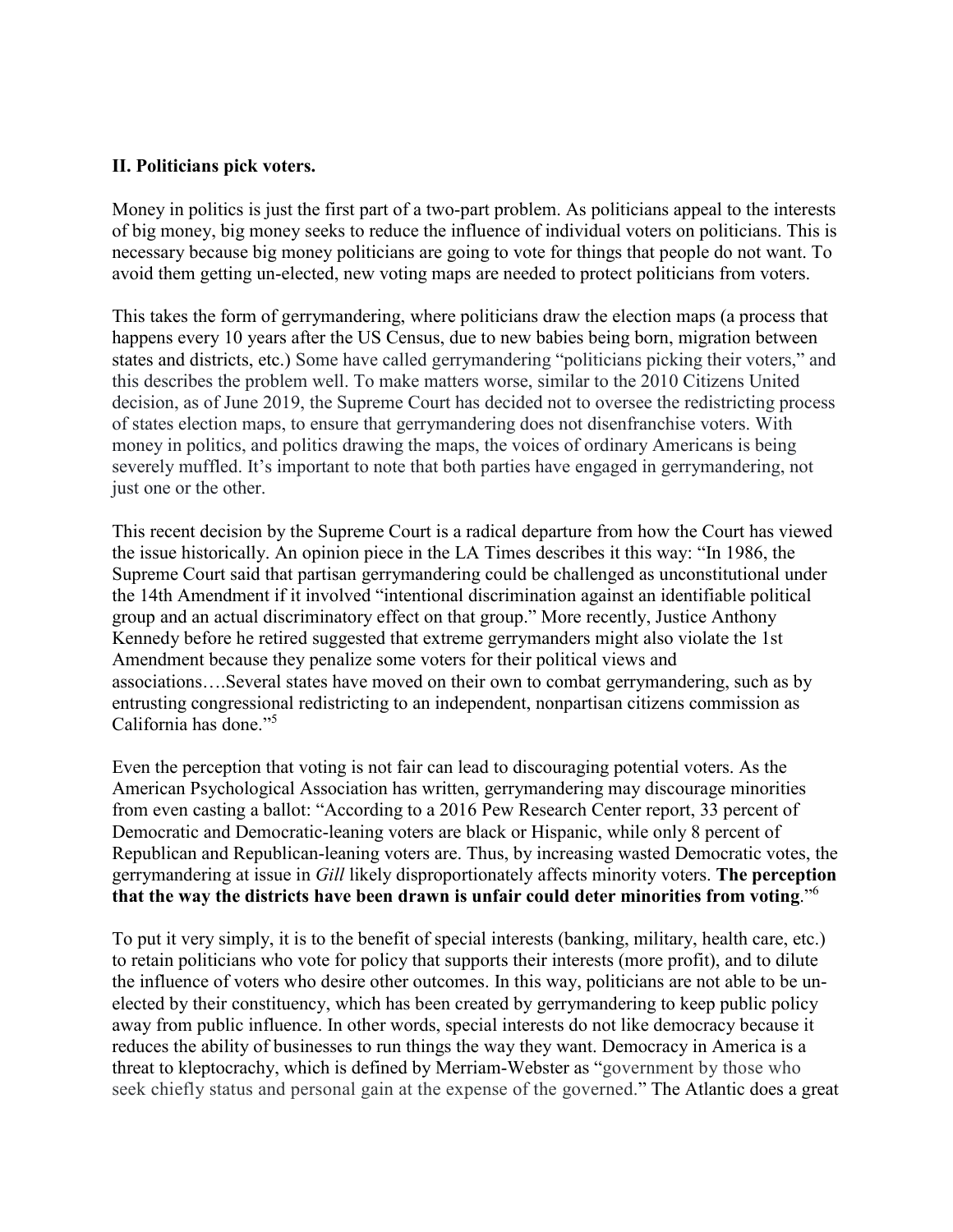job of analyzing the rise of kleptocracy within America.<sup>7</sup>

#### **III. How We Got Here**

How did we get here? To understand how this works, we can remember the words of president Eisenhower, speaking in 1961 as he ended his term and warned of the power of a particular special interest group to undermine democracy: **"In the councils of government, we must guard against the acquisition of unwarranted influence, whether sought or unsought, by the military-industrial complex. The potential for the disastrous rise of misplaced power exists, and will persist."**

NPR elaborates on what Eisenhower was talking about: "Eisenhower was worried about the costs of an arms race with the Soviet Union, **and the resources it would take from other areas -- such as building hospitals and schools.** Bowman says that in the speech, Eisenhower also spoke as someone who had seen the horror and lingering sadness of war, saying that "we must learn how to compose differences not with arms, but with intellect and decent purpose." Another concern, Bowman says, was the possibility that as the military and the arms industry gained power, they would be a threat to democracy, with civilians losing control of the militaryindustrial complex."8

Eisenhower was a Republican, and a general who led the military on D-Day in World War II. 50 years have passed since he said these words, and today we indeed do have public policy that does not reflect what people want, but that serves special interests. Furthering this analysis, we can take a look at what happened under the Bush administration and its fiscal priorities, which did not line up with what the public wanted. Eisenhower was right, more right than maybe he even realized.

I will quote from an opinion piece published in a Virginia paper in October 2007: "A major study conducted by the Program on International Policy Attitudes (PIPA) shortly after Bush's reelection in 2004 found that **the vast majority of Americans were opposed to his federal budget. In general, where the Bush administration wanted spending to increase, the public wanted it to decrease, and vice versa….**Defense spending received the deepest cut [by public opinion], being cut on average 31 percent - equivalent to \$133.8 billion - with 65 percent of respondents cutting. [Bush's federal budget however increased military spending]. In addition, the second largest cut was supplemental for the wars on Iraq and Afghanistan, with two thirds of Americans cutting. The majority of Americans would cut "the capability for large-scale nuclear wars, the number of nuclear weapons and spending on developing new types of nuclear weapons."<sup>9</sup>

"[So what did people want instead?] Americans would sharply increase spending on domestic programs. **Spending on job training and employment would be increased by 263 percent if it were up to Americans. The majority also favor increasing spending on education, medical research, and veterans' benefits. Seventy percent of Americans would increase spending on "conserving and developing renewable energy" by 1,090 percent. Spending on the environment would also increase. In addition, 63 percent would roll back Bush's tax cuts for the wealthy.** This study on Americans' views on the federal budget corresponds to other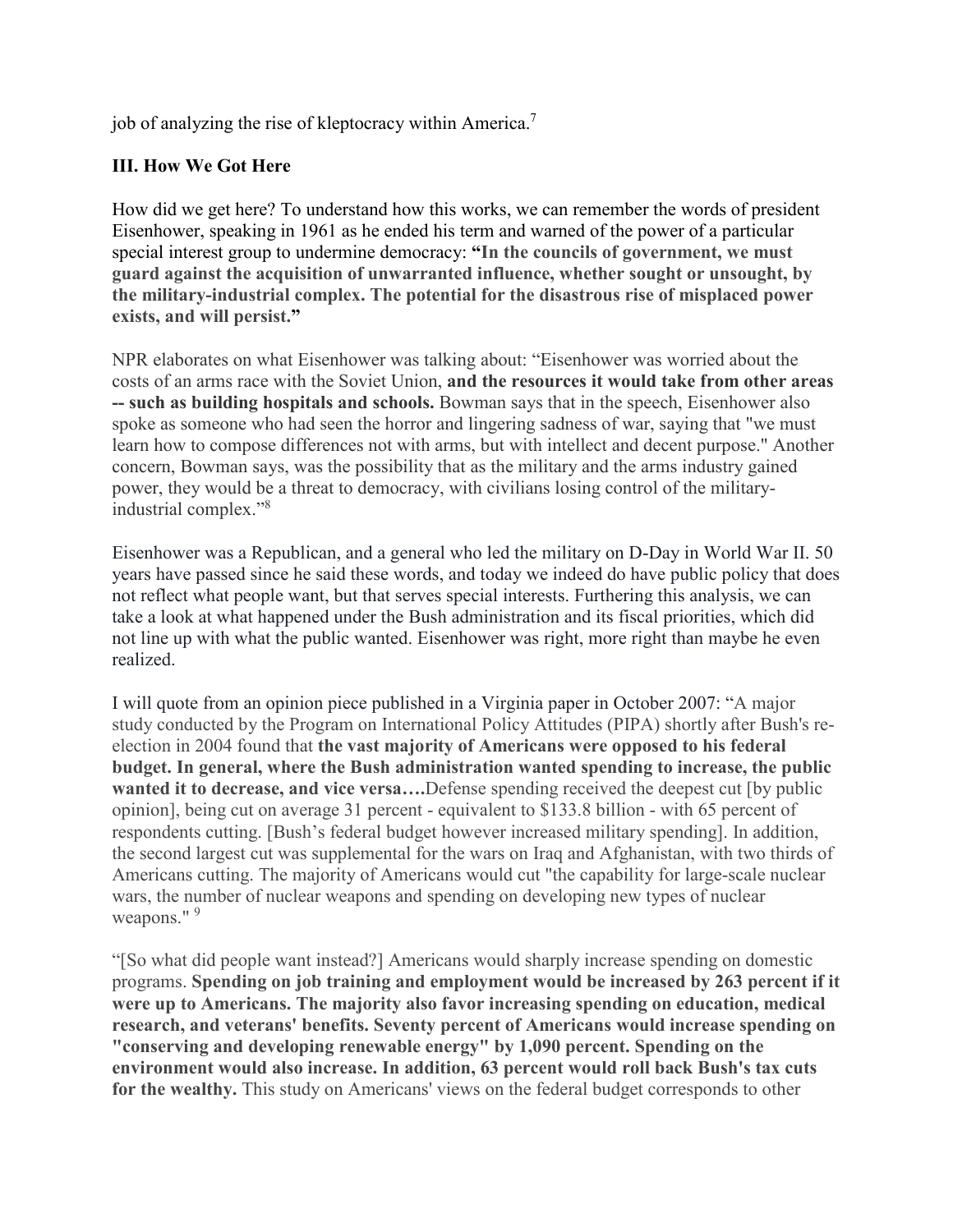public opinion studies conducted over the past 30 years. In general, Americans want to increase spending for domestic social programs and decrease defense spending (though Americans would increase spending for the United Nations and U.N. peacekeeping). **Public opinion, then, is inversely related to public policy."** <sup>9</sup>

#### **IV. People vs. Money, not Republican vs. Democrat.**

If our federal policy does not line up with what the public wants, who is to blame? Not just Republicans. Democrats are not innocent either. A common misconception is that Republicans represent corporations, and that Democrats represent the people. This is an over-simplification. I reprint this from the opinion piece in the Virginia paper because it highlights this fact:

"The democrats do not serve the public interest because, essentially, they serve the same interests that fund the Republican Party: big business. **Any look at campaign contributions reveal this fact. Multinational corporations give money to candidates who back corporate interests. Any candidate who makes it clear they will not serve the interests of big business will not get any funding, and thus that candidate's messages and ideas will not be transmitted to the public.** The population is then left with a field of candidates with minor differences who mostly argue about technicalities….The public has strongly supported a national health plan for some time. A Pew Research Center study found that 64 percent of Americans favor the "U.S. government guaranteeing health insurance for all citizens, even if it means raising taxes." Every other poll on the matter reveals the same results. Yet, the democrats continue to pander to the insurance companies because these insurance companies would lose profits if a real health care plan were implemented." <sup>9</sup>

Universal health care, in one form or another, is now supported by 60% of Americans, up from 51% in 2016. Most Americans have supported this idea, from 2002 until now, as reflected by opinion polls.10 Why do we not see this policy advanced? Because it would step on the toes of donors, and without donors, politicians have a hard time getting elected.

As Congress fails to pass policies that people actually want, it is not surprising that the vast majority of Americans now disapprove of Congress. **As of July 2019, only 17% of Americans approve of the way that Congress is doing its job**. 11 We want something. Congress votes differently. That is an obvious reason for low approval.

At the same time, Americans who affiliate with the Republican or Democratic party agree on what the problem is: money in politics. 71% of Republicans and Republican-leaning independents say there should be limits on money in politics. Among the general public, of both parties, 77% of the public agree that there should be limits on the amount of money that individuals and organizations can spend on political campaigns.12 We should stop asking people we meet if they are a Republican or a Democrat, and start asking if they support money in politics or support democracy.

Without the big money needed to win elections, successful candidates cannot do the will of the people. They must listen to donors and do what donors want them to do once elected. The Intercept explains it this way: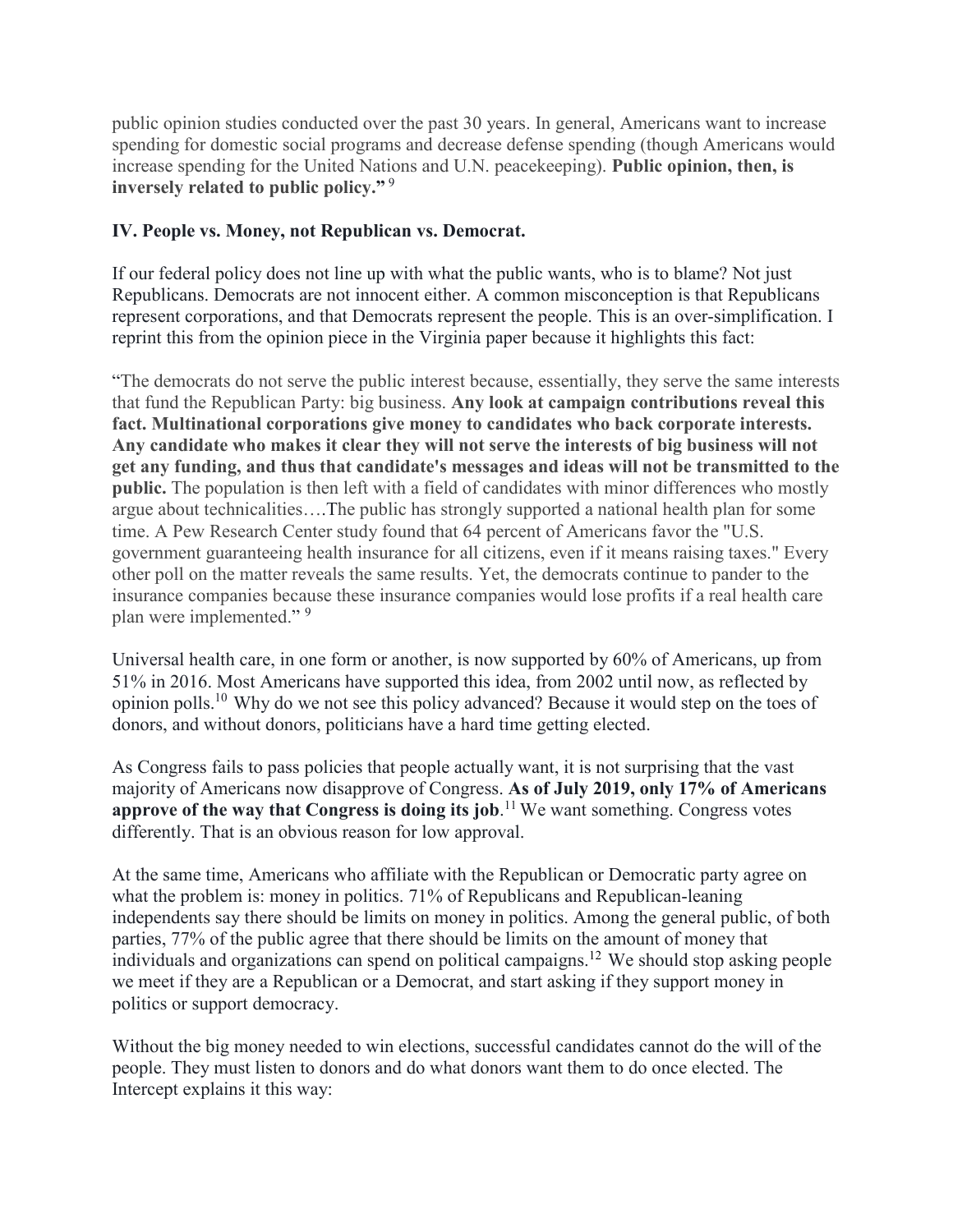"When political parties and outside groups begin to estimate the chances that a congressional candidate has of winning a race, the first thing they look at is fundraising, particularly money raised within the district. Those cash contributions from wealthy donors in the area serve as a proxy for support from the local elite and translate, in the party's mind, into a high chance of victory. The process has a culling effect on the field, which has left Congress with a total net worth of at least \$2.43 billion, according to the political news outlet Roll Call's conservative estimates, with nearly 40 percent of all members being millionaires. **That doesn't mean there aren't Democrats from poor and working-class backgrounds who run for Congress. It means that they're often beaten back by wealthier, establishment-backed candidates who've been able to forge better connections.** A new wave of candidates this cycle is hoping to change that." $^{13}$ 

### **V. A New Revolution**

What happens to policy when working-class people don't make political decisions? Vox explains the impact of not having working-class people winning elections: "This ongoing exclusion of working-class Americans from our political institutions has enormous consequences for public policy. Just as ordinary citizens from different classes tend to have different views about the major economic issues of the day (with workers understandably being more pro-worker and professionals being less so), politicians from different social classes tend to have different views too. These differences between politicians from different economic backgrounds — coupled with the virtual absence of politicians from the working class — ultimately skew the policymaking process toward outcomes that are more in line with the upper class's economic interests**.**" 14

**"States with fewer legislators from the working class spend billions less on social welfare each year, offer less generous unemployment benefits, and tax corporations at lower rates. Towns with fewer working-class people on their city councils devote smaller shares of their budgets to social safety net programs; an analysis I conducted in 2013 suggested that cities nationwide would spend approximately \$22.5 billion more on social assistance programs each year if their councils were made up of the same mix of classes as the people they represent.** Congress has never been run by large numbers of working-class people, but if we extrapolate from the behavior of the few workers who manage to get in, it's probably safe to say that the federal government would enact far fewer pro-business policies and far more pro-worker policies if its members mirrored the social class makeup of the public. **As the old saying goes, if you're not at the table, you're on the menu." <sup>14</sup>**

If we are to restore ethics in the business of providing home buyers with mortgages, then we must eliminate the influence of big money on our politicians. If we do not, the CFPB and other regulators will continue to be "captured" by the interests of political donors, who have the money to spend on politicians who will reign in and muzzle the voice of good regulators who seek to protect the public. We cannot continue to call ourselves Republicans or Democrats. We must become Progressives and unite against the influence of money over our politics. If you are a progressive or want to become one, if you care about fair housing, racial justice, and a restoration of ethics in real estate, join us at [www.mortgagemission.org](http://www.mortgagemission.org/)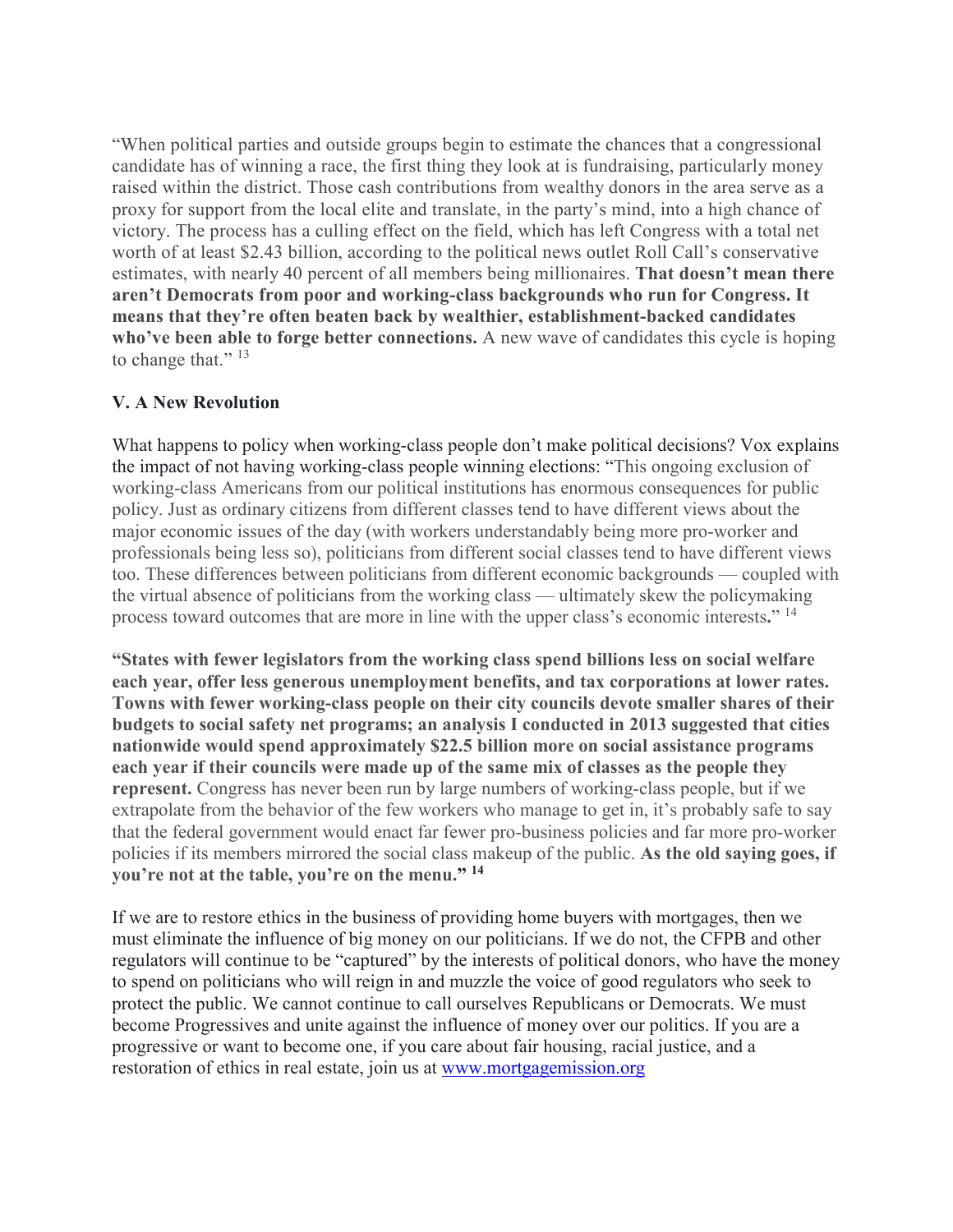## **Footnotes**

You can use the bit.ly links below to more easily access the sources used in this essay. [\(www.bit.ly/MOAM\\_1](http://www.bit.ly/MOAM_1) will take you to the first source).

1 Justice Brandeis most likely did not say these words. Ralph Nader attributed these words to him during his presidential campaign. For more on this: bit.ly/MOAM\_1 or [http://www.greenbag.org/v16n3/v16n3\\_articles\\_campbell.pdf](http://www.greenbag.org/v16n3/v16n3_articles_campbell.pdf)

2 For more information about Louis Brandeis and his work on the Supreme Court: bit.ly/MOAM\_2 or<https://www.brandeis.edu/about/louis-brandeis.html>

3 CFPB has reduced its regulation of financial companies, and some in Congress are not happy: bit.ly/MOAM\_3 or [https://www.reuters.com/article/bc-finreg-cfpb-reduced-protection-activi/u-s](https://www.reuters.com/article/bc-finreg-cfpb-reduced-protection-activi/u-s-consumer-bureau-under-fire-in-congress-over-reduced-protection-activity-idUSKCN1R02DL)[consumer-bureau-under-fire-in-congress-over-reduced-protection-activity-idUSKCN1R02DL](https://www.reuters.com/article/bc-finreg-cfpb-reduced-protection-activi/u-s-consumer-bureau-under-fire-in-congress-over-reduced-protection-activity-idUSKCN1R02DL)

4 Eisenhower warned us of the military industrial complex in the 1960s. bit.ly/MOAM\_4 or [https://www.npr.org/2011/01/17/132942244/ikes-warning-of-military](https://www.npr.org/2011/01/17/132942244/ikes-warning-of-military-expansion-50-years-later)[expansion-50-years-later](https://www.npr.org/2011/01/17/132942244/ikes-warning-of-military-expansion-50-years-later)

5 The Bush fiscal policies are an example of how right he was, with public opinion far out of line with the policies that were passed under Bush.

bit.ly/MOAM 5 or [http://www.collegiatetimes.com/opinion/public-policy-does-not-reflect](http://www.collegiatetimes.com/opinion/public-policy-does-not-reflect-general-public-interest/article_d5ea7e82-b5e8-5dc7-989b-908da90fded2.html)[general-public-interest/article\\_d5ea7e82-b5e8-5dc7-989b-908da90fded2.html](http://www.collegiatetimes.com/opinion/public-policy-does-not-reflect-general-public-interest/article_d5ea7e82-b5e8-5dc7-989b-908da90fded2.html)

6 Most Americans support health care guaranteed by our government. bit.ly/MOAM\_6 or [https://www.pewresearch.org/fact-tank/2018/10/03/most-continue-to-say](https://www.pewresearch.org/fact-tank/2018/10/03/most-continue-to-say-ensuring-health-care-coverage-is-governments-responsibility/)[ensuring-health-care-coverage-is-governments-responsibility/](https://www.pewresearch.org/fact-tank/2018/10/03/most-continue-to-say-ensuring-health-care-coverage-is-governments-responsibility/)

7 Public approval of Congress is low, and has been low for a long time according to Gallup bit.ly/MOAM\_7 or<https://news.gallup.com/poll/1600/congress-public.aspx>

8 A government that serves business is called a Kleptocracy. The Atlantic explains what this is. bit.ly/MOAM 8 or [https://www.theatlantic.com/magazine/archive/2019/03/how-kleptocracy](https://www.theatlantic.com/magazine/archive/2019/03/how-kleptocracy-came-to-america/580471/)[came-to-america/580471/](https://www.theatlantic.com/magazine/archive/2019/03/how-kleptocracy-came-to-america/580471/)

9 Progressive, working-class people without the connections to big donors are fighting back. bit.ly/MOAM\_9 or [https://theintercept.com/2018/06/02/working-class-candidates-congress](https://theintercept.com/2018/06/02/working-class-candidates-congress-congressional-primaries/)[congressional-primaries/](https://theintercept.com/2018/06/02/working-class-candidates-congress-congressional-primaries/)

10 Most Americans agree that big money should be restricted in our politics. bit.ly/MOAM\_10 or [https://www.pewresearch.org/fact-tank/2018/05/08/most-americans-want-](https://www.pewresearch.org/fact-tank/2018/05/08/most-americans-want-to-limit-campaign-spending-say-big-donors-have-greater-political-influence/)